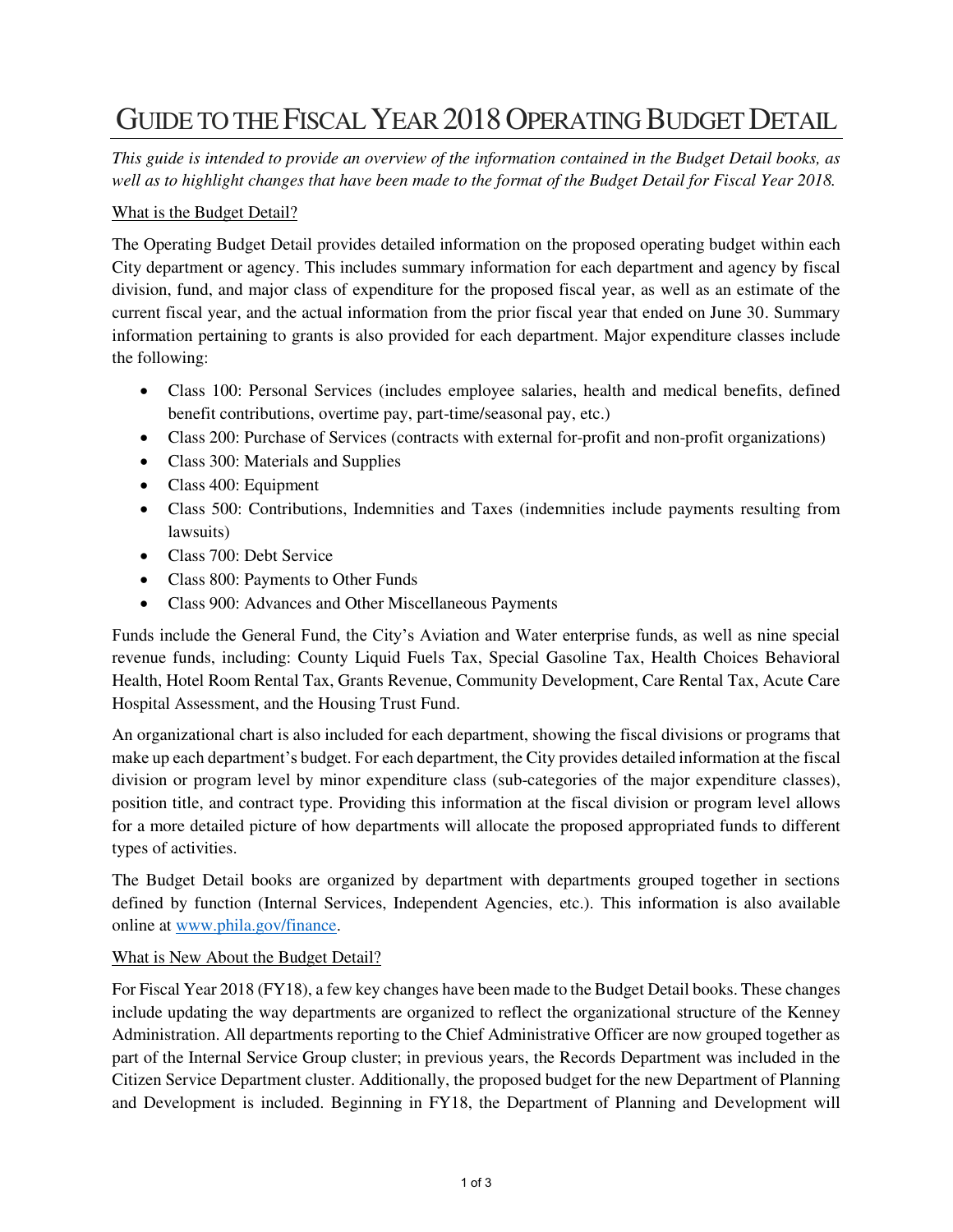consolidate all functions previously held within the following agencies: the Office of Housing and Community Development, the City Planning Commission, the Zoning Board of Adjustment, and the Historical Commission. With this consolidation, the City will meet the requirements of a 2015 amendment to the Philadelphia Home Rule Charter.

Another key change to highlight is the new budgetary information included for departments participating in program-based budgeting. In July 2016, the Administration began implementation of this new budgeting tool, a best practice in municipal budgeting. The following 20 departments participated in Phase 1 of the implementation and are displaying their proposed FY18 budgets by "program," rather than fiscal division. Over the next three years, an additional 10-15 departments and agencies will participate in program-based budgeting annually with the goal of the whole City participating by FY21.

| <b>Chief Administrative Officer</b> | Mayor                   |
|-------------------------------------|-------------------------|
| City Representative                 | <b>Mural Arts</b>       |
| <b>City Treasurer</b>               | Parks and Recreation    |
| Commerce                            | Pensions and Retirement |
| Community Schools and Pre-K         | Procurement             |
| Finance                             | Public Health           |
| <b>Fleet Management</b>             | Records                 |
| Labor                               | Revenue                 |
| Licenses and Inspections            | <b>Streets</b>          |
| <b>Managing Director</b>            | Sustainability          |
|                                     |                         |

Each of the departments participating in program-based budgeting began by identifying a set of "programs" to be used in organizing their budgetary information. A program is defined as a set of services that contributes to the department's central mission. Programs may consist of several different types of services or activities, but all functions should support a common set of objectives or goals. Moving forward, these programs or service areas will take the place of fiscal divisions in the Budget Detail and will more accurately represent the current organizational structure and division of activities within each department.

This year, for each of the departments participating in program-based budgeting, the Budget Detail includes the same level of information previously provided for each fiscal division, but this information is now displayed by program. Additionally, the Budget Detail also displays some new, supplemental information in the Program Summary Schedules (Forms 53E and F, previously called Division Summary Schedules). This information is intended to provide a clearer picture of the programs and services that the City delivers to Philadelphians, including how much is being spent on each program, whether the program generates revenues, whether it aligns to projects proposed in the FY18 Capital Budget, and how well that program is performing. For each of the departments participating in program-based budgeting, the following new information is displayed by program:

*Program Description:* A description of each program is included in Schedule 53E. Descriptions include information about the primary activities and services within each program, as well as how each program contributes to the department's central mission.

*Program Objectives:* Program objectives for FY18 are included in Schedule 53E and 53F. These objectives articulate what each department plans to accomplish within each program over the next fiscal year.